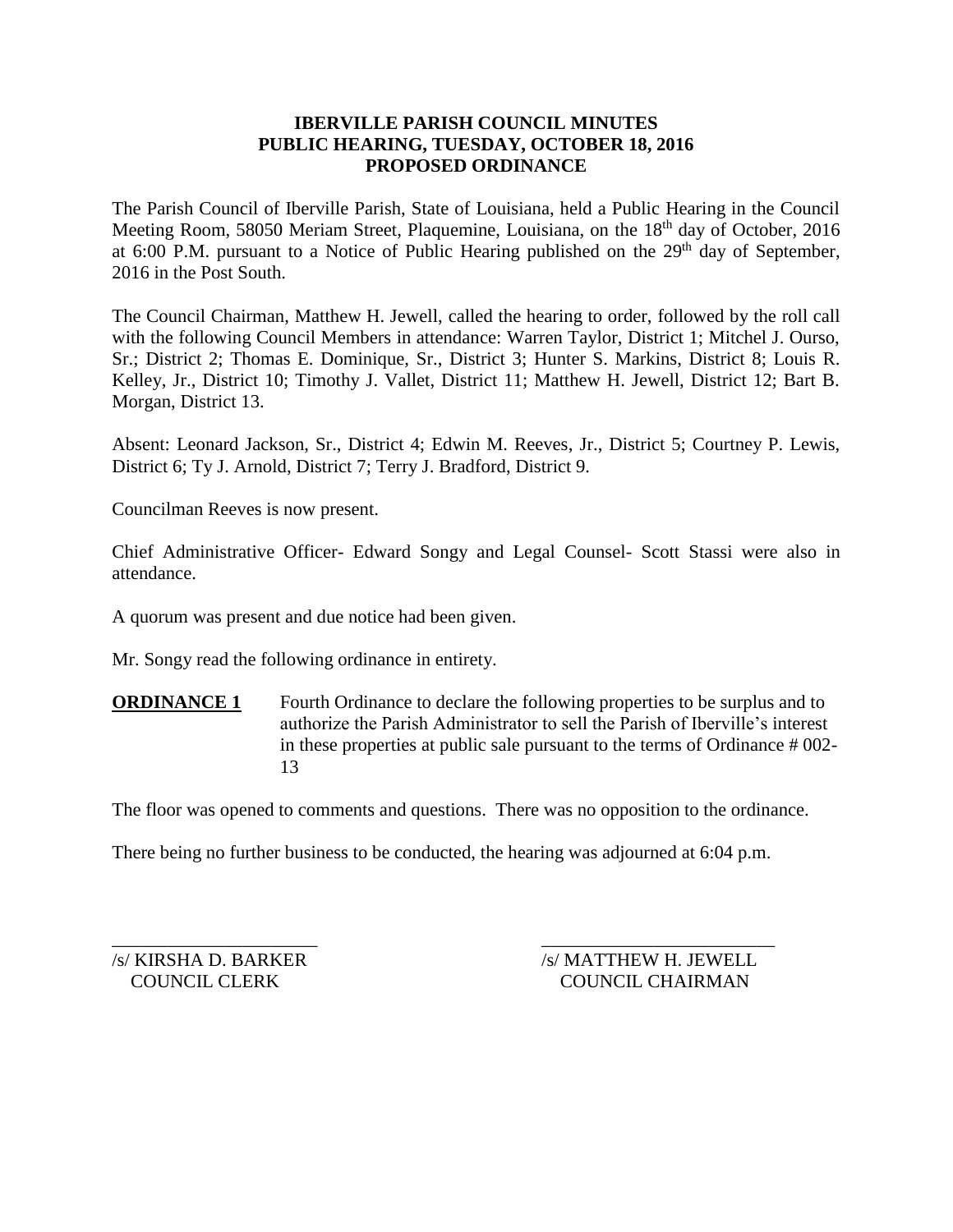### **IBERVILLE PARISH COUNCIL MINUTES REGULAR MEETING, TUESDAY, OCTOBER 18, 2016**

The Parish Council of Iberville Parish, State of Louisiana, met in Regular Session, in the Council Meeting Room, 2nd Floor, Courthouse Building, 58050 Meriam Street, Plaquemine, Louisiana, on the 18th day of October, 2016.

The Council Chairman, Matthew H. Jewell, called the meeting to order at 6:30 p.m. followed by the roll call with the following Council Members in attendance: Warren Taylor, District 1; Mitchel J. Ourso, Sr.; District 2; Thomas E. Dominique, Sr., District 3; Leonard Jackson, Sr., District 4; Edwin M. Reeves, Jr., District 5; Courtney P. Lewis, District 6; Hunter S. Markins, District 8; Terry J. Bradford, District 9; Louis R. Kelley, Jr., District 10; Timothy J. Vallet, District 11; Matthew H. Jewell, District 12; Bart B. Morgan, District 13.

Absent: Ty J. Arnold, District 7.

Parish President- J. Mitchell Ourso, Jr., Chief Administrative Officer- Edward Songy and Legal Counsel- Scott Stassi were also in attendance.

A quorum was present and due notice had been published in the official journal on the  $18<sup>th</sup>$  day of October, 2016. The Pledge of Allegiance followed.

Council Chairman Jewell called for anyone wanting to make public comments to register with the Clerk. No one registered to speak.

### PRESENTATIONS AND APPEARANCES

- A) Resolution of Condolence for Nora Lee Kelly Painia
- Councilwoman Lewis and Vice Chairman Taylor presented the family a framed resolution of condolence for Mrs. Nora Lee Kelly Painia. Mrs. Painia was employed with the Council on Aging as a bookkeeper and then as the Director from 1977-2005, retiring after 28 years. Councilwoman read the resolution of condolence aloud and a picture was taken. Chairman Jewell expressed his appreciation for Mrs. Nora's dedication as they served on the Council on Aging Board for many years together.

### APPROVAL OF MINUTES

Upon a motion by Councilman Reeves, and seconded by Councilwoman Lewis, it was moved to wave the reading of the minutes of Tuesday, September 20, 2016 and approve as written.

The motion having been duly submitted to a vote was duly adopted by the following yea and nay votes on roll call:

YEAS: Taylor, Ourso, Dominique, Jackson, Reeves, Lewis, Markins, Bradford, Kelley, Vallet, Morgan.

NAYS: None.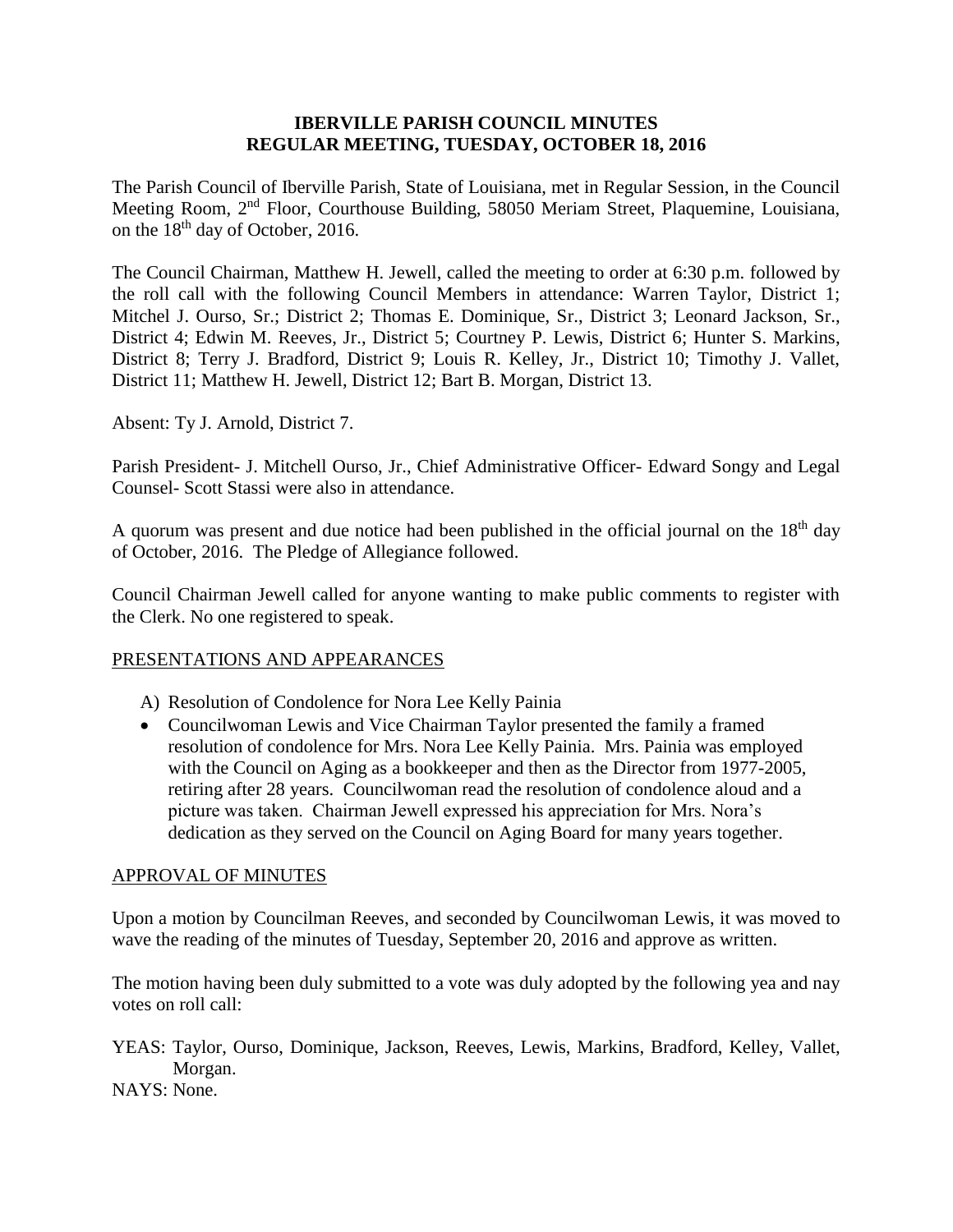ABSTAIN: None. ABSENT: Arnold.

The motion was declared adopted by the Chairman.

Councilman Taylor is no longer present.

### PRESIDENT'S REPORT

President Ourso reported on the following:

- The November 15, 2016 Council meeting will be moved back to the Council on Aging due to the HVAC system work taking place on the third floor. The entire courthouse will be shut down for 10 days starting November 11, 2016.
- The Annual Iberville Parish Salute to Veterans Ceremony will be Friday, November 11, 2016 at 12:00 p.m. at the Iberville Parish Veterans Memorial on Railroad Avenue.
- President Ourso met with officials in the City of St. Gabriel to discuss the effects of the flood on the East bank. Manchac Road had considerable damage due to the flood and it is currently being worked on. The Parish's Risk Management Team will evaluate the road and meet with FEMA on its repair and when it will be reopened.
- Building Inspector, Brandon Melleion has been stationed on the East bank to help residents during this time. President Ourso stated he has received high compliments on Mr. Melleion.
- The first phase of the \$3 million road improvement project throughout the Parish is underway. President Ourso will ride with the contractors to inspect the road before it is paved.
- The Parks & Recreation evaluation was put on hold due to the flood and it is expected to restart by January 1, 2017.
- Judge Robin Free is now employed with the Parish. He has been instructed to update the Parish's outdated Employee/ Personnel Handbook. The first draft will be presented to the Council in December.
- There has been \$1 million allocated in the 2017 budget for an updated North Iberville Council on Aging facility. Mayor Demi L. Vorise of Maringouin has allowed the Parish to choose land for the building and it will be donated to the Parish.
- President Ourso asked the Council to express the Parish's need and desire for a bridge in Iberville Parish when attending functions throughout 2017.

Councilman Reeves asked for an update on the construction on Bayou Jacob Road. President Ourso stated the State of Louisiana under an emergency contract hired Coastal Bridge and their barge with pile drivings but they had a conflict with AT&T and its infrastructure. That is all President Ourso knows at this time.

Councilman Jackson thanked President Ourso and Parish staff for everything that was done for the residents of East Iberville during the flood. Councilman Morgan also expressed his appreciation.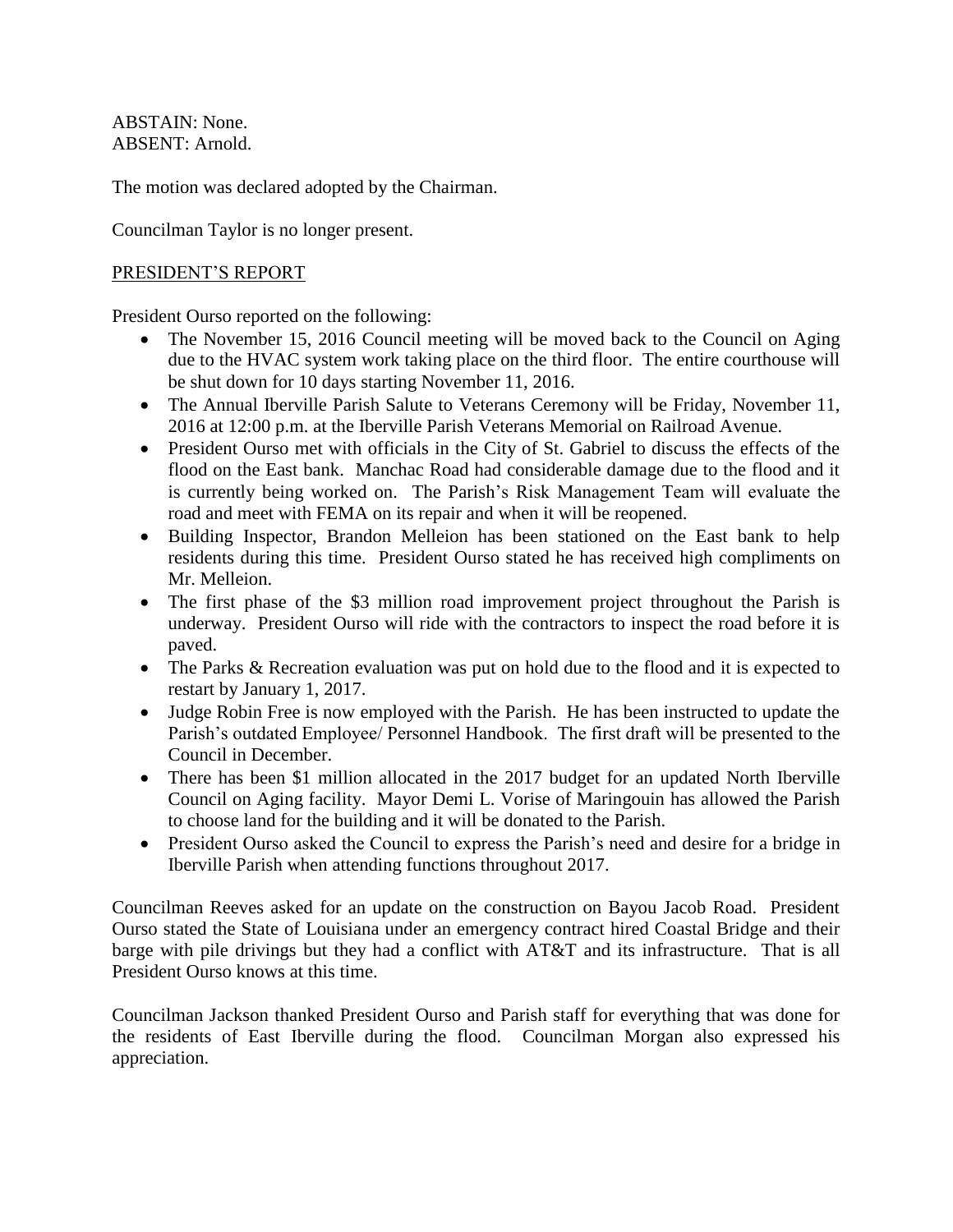Councilwoman Lewis asked for an update on the travel trailer issues within the Parish. President Ourso stated since the flood there have been travel trailers popping up throughout the Parish which is against the Parish's Code of Ordinances. A building inspector is sent out to inspect the complaint.

### ADDENDUM

Upon a motion by Councilman Reeves, and seconded by Councilman Kelley, it was moved to go into addendum. The motion having been duly submitted to a vote was duly adopted by the following yea and nay votes on roll call:

YEAS: Ourso, Dominique, Jackson, Reeves, Lewis, Markins, Bradford, Kelley, Vallet, Morgan. NAYS: None. ABSTAIN: None. ABSENT: Taylor, Arnold.

The motion was unanimously adopted by the Council.

A) Motion to Authorize Berard Transportation to Utilize C.M. (Mike) Zito Multipurpose Center for Transfer of Vessel to Axiall

# **MOTION TO APPROVE BERARD TRANSPORTATION INC.'S REQUEST FOR UTILIZATION OF C.M. "MIKE" ZITO MULTIPURPOSE CENTER SITE FOR OFFLOADING AND TRANSPORTATION OF A VESSEL FOR DELIVERY TO SHINTECH SITE IN IBERVILLE PARISH ON LA. HIGHWAY 405 (RIVER ROAD)**

Upon motion by Councilman Kelley and seconded by Councilman Markins, the Parish Council approved a motion for the Parish President's request for Berard Transportation Inc. to utilize the C.M. "Mike" Zito site, Parish roads and Derrick Road bridge for transferring a heavy vessel to the Shintech site in Iberville Parish by the following vote on roll call:

YEAS: Ourso, Dominique, Jackson, Reeves, Lewis, Markins, Bradford, Kelley, Vallet, Morgan. NAYS: None. ABSTAIN: None. ABSENT: Taylor, Arnold.

The motion was declared adopted by the Chairman on the  $18<sup>th</sup>$  day of October, 2016.

- B) Proclamation proclaiming October as Dysautonomia Awareness Month
- Chairman Jewell read aloud a proclamation proclaiming October as Dysautonomia Awareness Month in Iberville Parish. Dysautonomia is a group of medical conditions that result in a malfunction of the automatic nervous system, which is responsible for "automatic" bodily functions such as respiration, heart rate, blood pressure, digestion, temperature control and more. With increased awareness about dysautonomia it will help patients get diagnosed and treated earlier, save lives, and foster support for individuals and families coping with dysautonomia in our community. The proclamation will be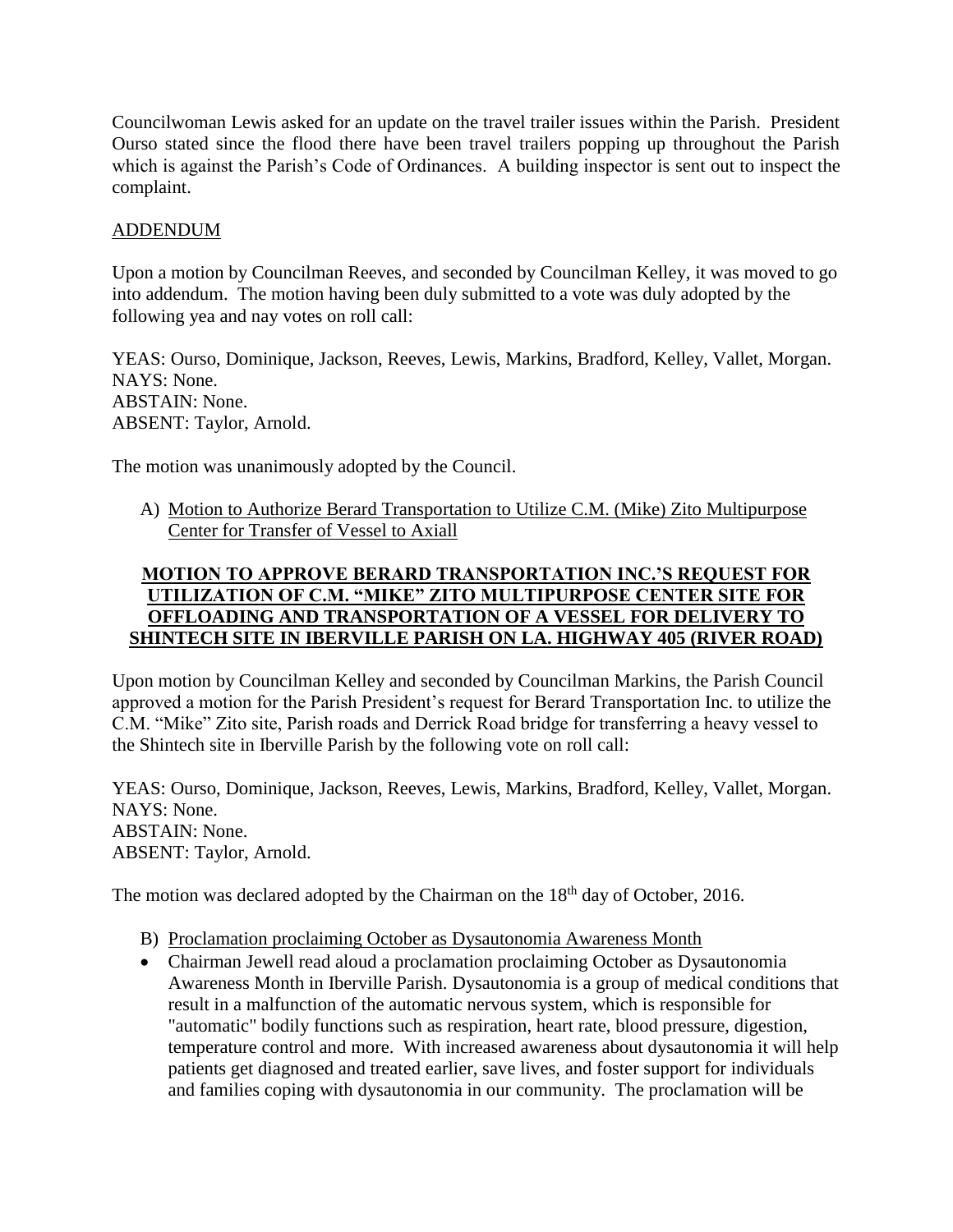mailed to Dysautonomia International, a 501 (c)(3) nonprofit organization that advocates on behalf of patients living with dysautonomia, and encourages communities to celebrate Dysautonomia Awareness Month each October around the world.

Upon a motion by Councilman Jackson, and seconded by Councilman Dominique, it was moved to go out of addendum. The motion having been duly submitted to a vote was duly adopted by the following yea and nay votes on roll call:

YEAS: Ourso, Dominique, Jackson, Reeves, Lewis, Markins, Bradford, Kelley, Vallet, Morgan. NAYS: None. ABSTAIN: None. ABSENT: Taylor, Arnold.

The motion was declared adopted by the Chairman.

## CHAMBER OF COMMERCE REPORT

Mr. Hank Grace briefly discussed the increase in projects within the Parish which has increased the number of contractors currently coming into the Parish. DOW Chemical has three ongoing projects with over 6,000 contractors and employees on site each day, and an additional 2,000 contractors each night. New plant constructions throughout the Parish should start winding down towards mid to late 2017. There are two ongoing Shintech projects with 1,100 contractors on site and should peak in 2017 at 2,200 contractors. Shintech also has a shutdown going on right now with about 1,300 contractors. SNF Flopam has two ongoing projects with about 200 contractors and there will be an additional 100 contractors in April of 2017. Mr. Grace stated we need a bridge in Iberville Parish, and the Chamber of Commerce is here to help in any way. Lastly, he spoke about the 10 year property tax exemption and the upcoming changes that the governing authority will now have a role in.

### FINANCIAL REPORT

Mr. Randall Dunn stated the budget ordinance will be introduced tonight. He will have the 2017 budgets hand delivered to the Council. Chairman Jewell acknowledged the presence of a security officer here at the meeting tonight and would like to amend the budget to include a full time deputy to attend every council meeting. Councilman Reeves stated the sales tax looks great, and Mr. Dunn responded that there are near record breaking highs.

### OLD BUSINESS

# **ORDINANCE IPC# 015-16**

# **FOURTH ORDINANCE TO DECLARE THE FOLLOWING PROPERTIES TO BE SURPLUS AND TO AUTHORIZE THE PARISH ADMINISTRATOR TO SELL THE PARISH OF IBERVILLE'S INTEREST IN THESE PROPERTIES AT PUBLIC SALE PURSUANT TO THE TERMS OF ORDINANCE # 002-13**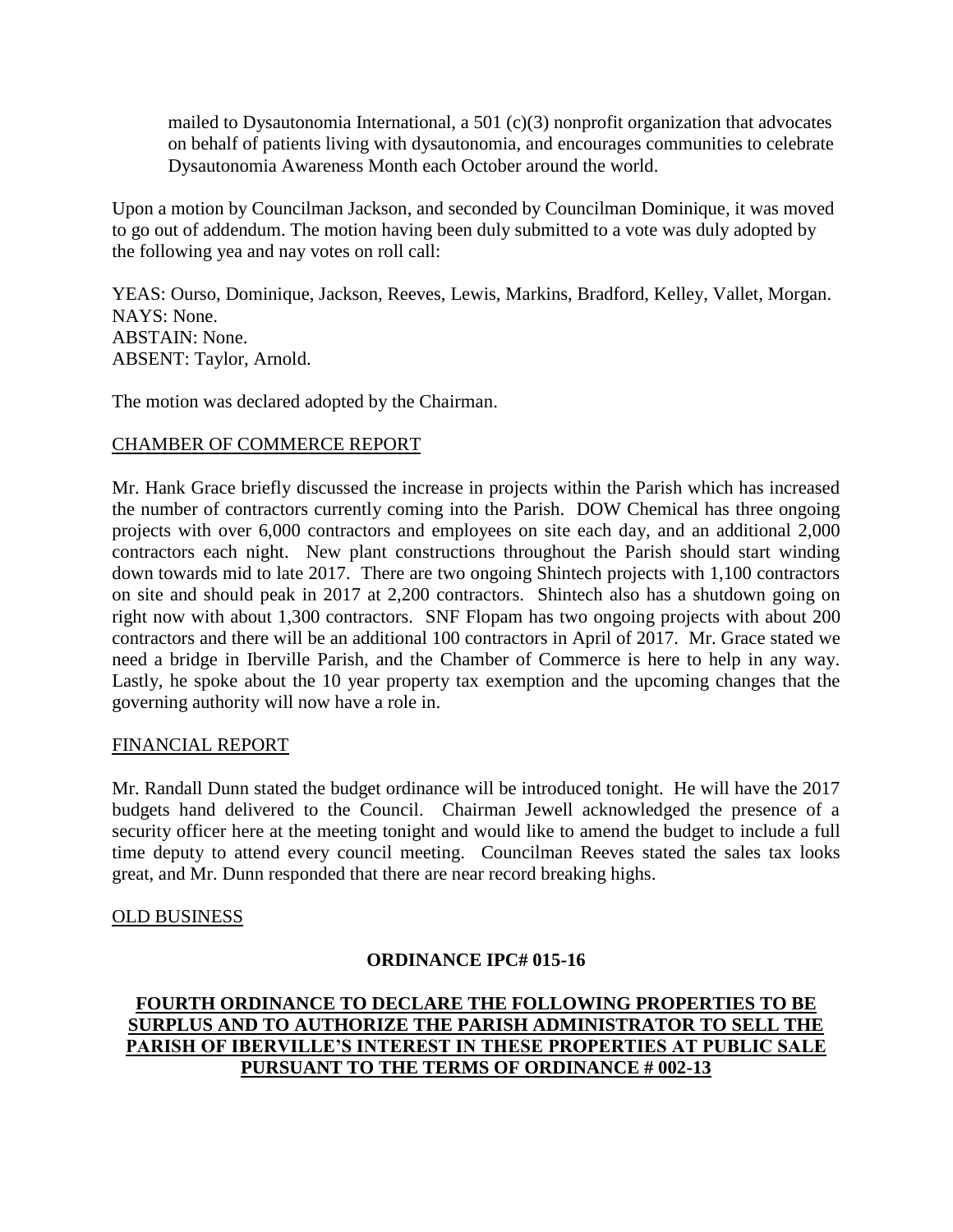WHEREAS the Parish of Iberville has a tax interest in the properties described below which have been adjudicated for non-payment of property taxes.

WHEREAS the properties described below are not needed for public purposes and should be declared surplus and sold at public sale pursuant to the terms of Ordinance #002-13 and the Iberville Parish Adjudicated Properties Program administered by the Parish Administrator.

WHEREAS the following properties have been adjudicated to the Iberville Parish Council for non-payment of taxes and remain in tax adjudicated status:

| <b>TAX</b>                       | <b>PROPERTY</b>          | <b>BRIEF PROPERTY DESCRIPTION</b>             | <b>Parcel ID</b> |
|----------------------------------|--------------------------|-----------------------------------------------|------------------|
| <b>DEBTOR</b>                    | <b>ADDRESS</b>           |                                               |                  |
| Redditt, Edna<br>$\mathcal{C}$ . | 4715 LANDRY<br><b>ST</b> | LOT PETER DAYVILLE, FR OR E<br>YORK, N MARKS, | 0510654900       |
|                                  |                          | S JACKSON, W ROBERTSON. 37 1/2' X             |                  |
|                                  |                          | 90'                                           |                  |
|                                  |                          | ///CB 523 E 39                                |                  |
|                                  |                          | LOT W SIDE T.& P. R.R., EAST 19'              | 8911378620       |
| Reese, Isaac                     |                          | LANE, S 12' LANE, N TAYLOR &                  |                  |
|                                  |                          |                                               |                  |
|                                  |                          | <b>GOTTEN. 35'X100'</b>                       |                  |
|                                  |                          | ///CB 545 E 346                               |                  |
| Reese, Isaac                     |                          | LOT FR OR S RD, W GIVENS, N                   | 8911378621       |
|                                  |                          | JACKSON, E HAWKINS. 88' X 80' ///CB           |                  |
|                                  |                          | 545 E 347                                     |                  |
| Square 2 Inc.                    | <b>22760B WEST</b>       | LOT 14-B OF UPPER 1/2 LOT 14 FR OR            | 0600718590B      |
|                                  | <b>ST</b>                | E 30' RD, N LOT 15, S REM LOT 14              |                  |
|                                  |                          | RESUB INTO LOTS 14-A, 14-B, 14-C,             |                  |
|                                  |                          | 14-D & 14-E.                                  |                  |
|                                  |                          | ///CB 537 E 178                               |                  |
|                                  |                          | SOUTHERN 1/2 LOT 14-B HMSTD                   |                  |
|                                  |                          | SUB.                                          |                  |
|                                  |                          | 24.99'X19.93'X118.65'X27.40'X118.92'          |                  |
|                                  |                          | ///CB 150 E 565                               |                  |
| Anthony,                         | 54955 MAYOR              | N PORT LOT 3 OF EARLE BLK BD                  | 8111341526       |
| Mary A.                          | DOC FOLEY ST             | FRT OR N BY HWY. 1, REAR OR S BY              |                  |
|                                  |                          | N R.R. ST., E BY PETER LATINO & W             |                  |
|                                  |                          | BY NAHEEM FRANCISE. 75'8' FR                  |                  |
|                                  |                          | ///CB 553 E 202                               |                  |
| Anthony,                         | 32480                    | N/2 OF S/2 OF LOT 1 S VENDEE E                | 8111341501       |
| Mary Alice                       | <b>CHAIRAMONTE</b>       | <b>RESERVATION</b>                            |                  |
|                                  | <b>ST</b>                | ST. NN.M. FRANCISE EST W JOHN                 |                  |
|                                  |                          | ROGERS 40X64 ///CB 489 E 14                   |                  |
| Craig, Nick                      |                          | TR 120' X 50' RIVERSIDE EMILE, R, N           | 0510640150       |
| Jr.                              |                          | & E                                           |                  |
|                                  |                          | EMILE. TR R WILLIAMS, FR LANE                 |                  |
|                                  |                          | 120X50                                        |                  |
|                                  |                          | ///CB 55 E 154                                |                  |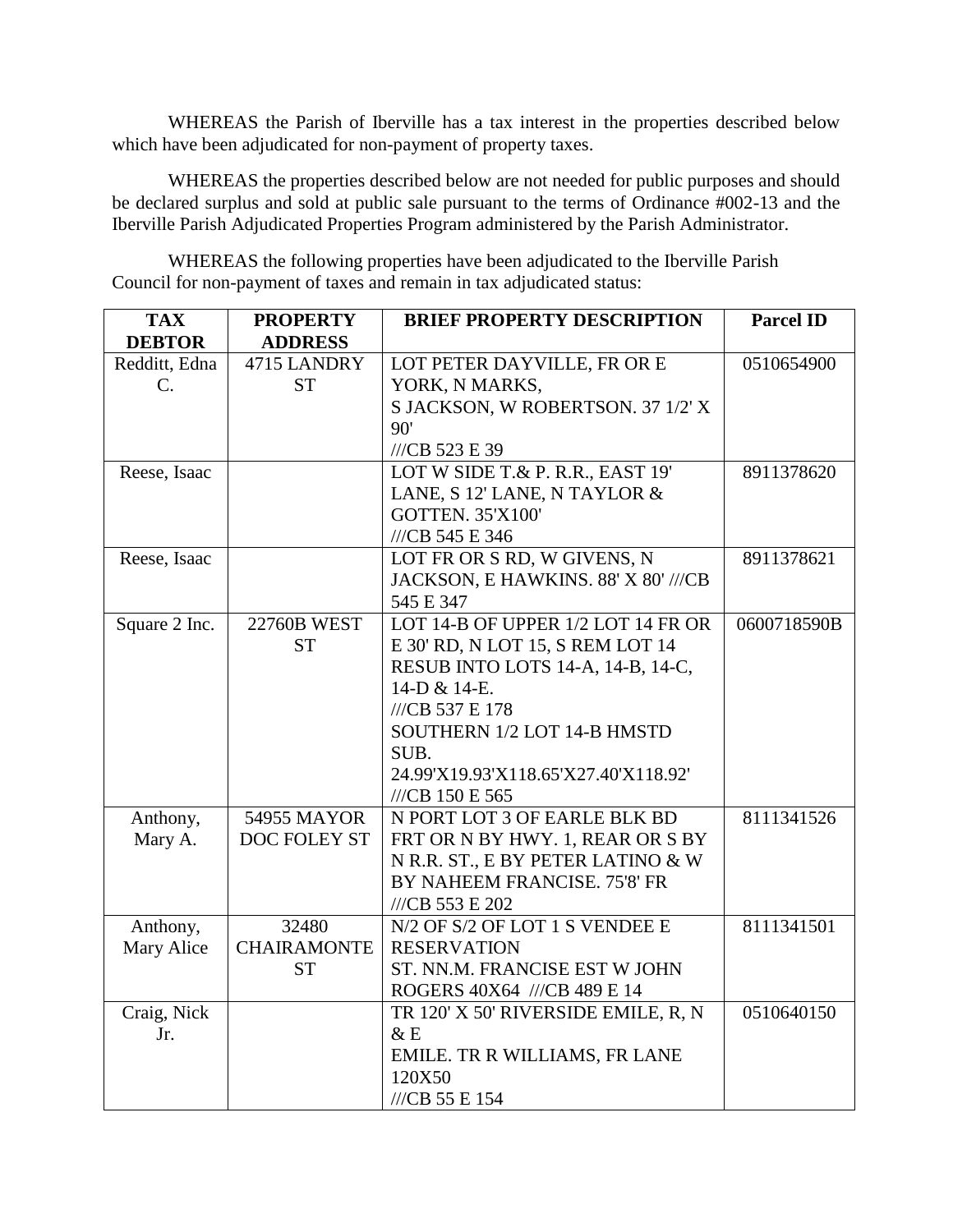| Harris, Zelia        | 58668 CAPT T T     | LOT 18 SQ 4 DUPONT'S                | 8211349560 |
|----------------------|--------------------|-------------------------------------|------------|
| P.                   | <b>HARRIS</b>      | ANNEX.SEC.15,T9SR12E                |            |
|                      |                    | ///CB 545 E 298                     |            |
| Farrow, Mary         |                    | LOT ABV. RD, N MORRISON, W          | 8601367607 |
| Ann C. &             |                    | NEUBIG, S HOWARD. 75' X 83'6' ///CB |            |
| Others               |                    | 545 E 336                           |            |
| Gailes,              | 23958 JACKSON      | LOT FRT LEVY ST, DES AS LOTS 14 &   | 8211349590 |
| Clarence $&$         | <b>ST</b>          | 15 SQ. 3 FRT. LEVY ST. PLAN SCH.    |            |
| Dorothy              |                    | PLOT IN DUPONT ANNEX. SEC.15,       |            |
|                      |                    | T9SR12E 30'X103' ///CB 560 E 331    |            |
| Jackson,             | 5015 HWY 75        | ALL INT. IN: LOT N CALVIN, E        | 8501364345 |
| Frank Jr.            |                    | HOLLINS, W ROBERTSON IN             |            |
|                      |                    | PETERVILLE. 75' X 180'              |            |
|                      |                    | ///CB 560 E 372                     |            |
| Johnson,             |                    | UPPER 1/2 LOT 14 FR OR E 30' RD, N  | 0600718590 |
| Robert L.            |                    | LOT 15, S REM LOT 14 RESUB INTO     |            |
|                      |                    | LOTS 14-A, 14-B, 14-C, 14-D & 14-E. |            |
|                      |                    | (LESS LOT 14-A, 14-B, 14-C, & 14-D) |            |
|                      |                    | (BEING LOT 14-E) ///CB 537 E 178    |            |
| Hankston,            |                    | LOT FRT AN ALLEY LEFT OPEN BY       | 0300491652 |
| Joseph Jr.           |                    | JACOB MCWILLIAMS, BD EASTERLY       |            |
|                      |                    | BY HIRSCH SOLD TO L. SMITH,         |            |
|                      |                    | WESTERLY BY P. NEUBIG ET AL,        |            |
|                      |                    | NORTHERLY OR REAR BY M.H.           |            |
|                      |                    | POSNER ET AL 26'X84'6' ///CB 538 E  |            |
|                      |                    | 20                                  |            |
| Littles,             | 58102 OZONE        | THE UPPER OR N 28.5' OF THE UPPER   | 0600752653 |
| Beecham,             | LN                 | $1/2$ TR                            |            |
| Gertie Mae           |                    | 14 HMSTD PLTN. ///CB 144 E 396      |            |
| American             | <b>58663 ALLEN</b> | LOT 13 SQ. 5, DUPONTS ANNEX, FR     | 0210154935 |
| Fidelity, Inc.       | <b>ST</b>          | ALLEN AVE., SEC. 15, T9SR12E. ///CB |            |
|                      |                    | 551 E 211                           |            |
| Oubre,               |                    | LOT 3 HOMESTEAD SUB.                | 8601367608 |
| Rodney &             |                    | 100X102.12X100X102.03 ///CB 545 E   |            |
| Velma                |                    | 337                                 |            |
| Jordan,              | <b>58619 ALLEN</b> | LOT 3 & E/2 LOT 4 SQ. 5 DUPONT      |            |
| Joseph $&$           | <b>ST</b>          | ADDN, FR ALLEN ST., SEC. 15,        | 8211349564 |
| Danielle             |                    | T9SR12E. (45'X109')                 |            |
|                      |                    | ///CB 545 E 302                     |            |
|                      | <b>SMITH ST</b>    | LOT FR CUT OFF, E & W RHODES.       | 8501364331 |
| Holland,<br>Johnny & |                    | 210' X 85                           |            |
| Others               |                    |                                     |            |
|                      |                    | ///CB 545 E 328                     |            |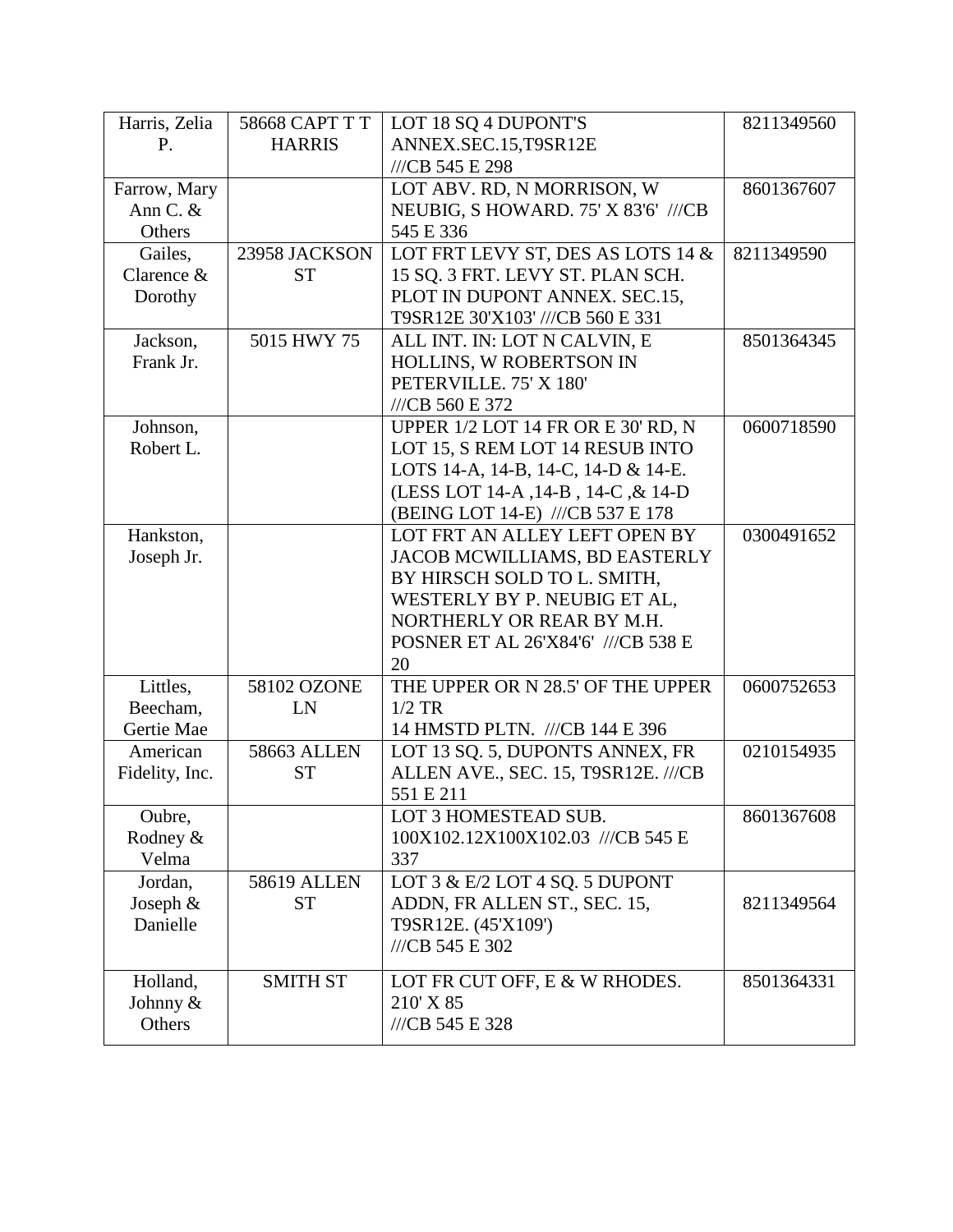| Hankston,             | 23651 DUPONT       | LOT FR ALLEY, E EMDE, R POSNER,                                   | 0300491651 |
|-----------------------|--------------------|-------------------------------------------------------------------|------------|
| Joseph Jr.            | <b>ST</b>          | W HIRSCH.<br>25'X84'6" SEC 14 T9SR12E ///CB 534 E                 |            |
|                       |                    | 46                                                                |            |
| Carter, Est.          |                    | LOT SY'VILLE E WHITE W                                            | 0200337405 |
| Harriet               |                    | MARTINEZ.                                                         |            |
| Hamilton,             | 59023 MARTIN       | ///CB 549 E 113<br>LOT 36-B RE-SUB KINGS PLACE SUB                | 0210214900 |
| Russell J. &          | <b>LUTHER KING</b> | FR KINGS BLVD. S VENDOR                                           |            |
| Helen                 | <b>BLVD</b>        | 60'X60.75'X120'X112.19'                                           |            |
|                       |                    | ///CB 350 E 104                                                   |            |
| Moore,<br>Marvin A. & |                    | LOT FRT S SIDE GARNER'S LANE<br><b>BEING W PORT</b>               | 0710802026 |
| Others                |                    | ROLAND BARBAY TR 60'X60' ///CB                                    |            |
|                       |                    | 440 E 284                                                         |            |
| Green, Jimmy          |                    | LOT VIRGINIA PLTN, N AMBEAU, E                                    | 0510644095 |
| Jr. & Pearl           |                    | <b>RUFFIN, S</b>                                                  |            |
|                       |                    | VENDEE, W DARVILLE. SOCIETIES<br>$///CB$ CB507 E 5                |            |
| Williams,             |                    | LOT 3 FRONT PUBLIC RD., ABOVE                                     | 0600778825 |
| Louise G. &           |                    | BY MORGAN, BELOW BY ELLIS.                                        |            |
| Others                |                    | ///CB 98 E 350                                                    |            |
| Clement,<br>William   |                    | LOTS 2 & 3 SQ 12, N OSAGE ST, &<br><b>GRAVEYARD.</b>              | 8211348500 |
|                       |                    | <b>CHURCH ///CB E</b>                                             |            |
| Butler,               | Dusty Ln           | LOT FR OR N DUSKY ST., S, E & W                                   | 8201352204 |
| Dorothy &             |                    | WILBERT. LOT FR OR S DUSKY ST., E                                 |            |
| Catherine R.          |                    | VENDEES, S ASKINS, W GASKINS. 30'<br>X 80' ///CB 553 E 230        |            |
|                       |                    |                                                                   |            |
|                       |                    |                                                                   |            |
| Pelichet,<br>Floyd L. |                    | LOT 1-C-1 OF SURVEY<br>OF RESUB OF LEE HAWKINS                    | 0700856126 |
|                       |                    | PROP IN SEC 82, T7SR10E. OUT                                      |            |
|                       |                    | OF LOT 1-A 0.458 AC ///CB 503                                     |            |
|                       |                    | E 124                                                             |            |
|                       |                    |                                                                   |            |
| Jarvis,               |                    | LOT 29 & 30 SQ. K PLAN                                            | 0110026865 |
| Lawrence              |                    | DICKERSON, SHWY., LOTS 16,                                        |            |
| $C/O$ Issac $&$       |                    | & 17, 47 ACRE LOTS F RT.                                          |            |
| Stephanie<br>O'Bear   |                    | <b>CYPRESS AVE. (NOW BOWIE)</b><br>(LESS PT SOLD) ///CB 551 E 111 |            |
|                       |                    |                                                                   |            |
| Wiliams,              | 57746 TRUE         | LOTS 6 & 7 TR B SEC 21 T9SR12E FR                                 | 0200444161 |
| Beverly L             | <b>HOPE LN</b>     | TRUE HOPE ///CB 557 E 303                                         |            |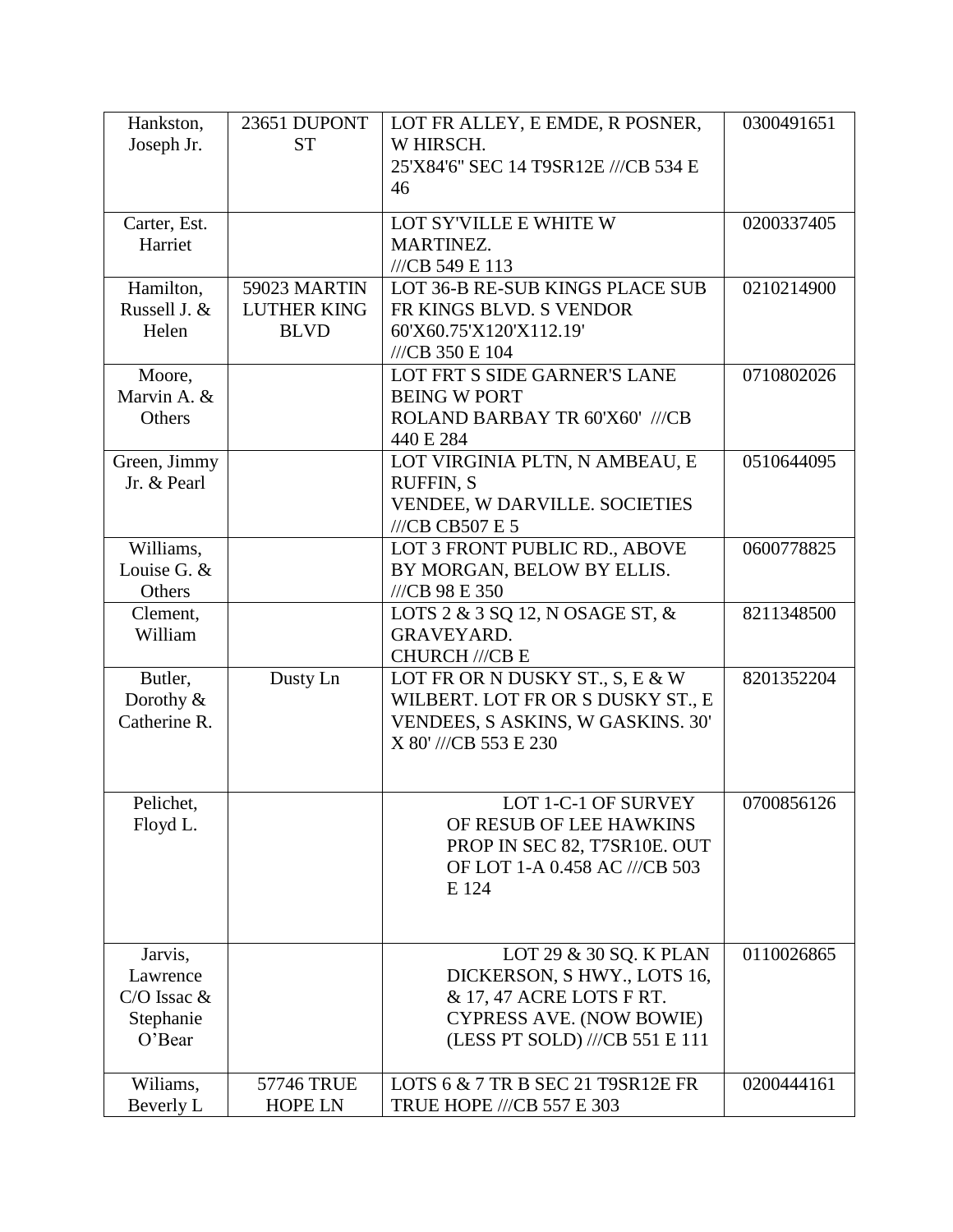| Buckner, Fred                   | 58619 CAPT T T             | LOT 4 PLAN IRION PLTN. SQ. 4                                   | 0210171950 |
|---------------------------------|----------------------------|----------------------------------------------------------------|------------|
| & Emma                          | <b>HARRIS</b>              | DUPONT ANNEX SEC. 15, T9SR12E.                                 |            |
|                                 |                            | ///CB 46 E 1088                                                |            |
| Burnett,                        | 34460 K C DR               | LOTS 3-A, 3-B & 4 SEC. 42, T11SR13E,                           | 0100079250 |
| Walter R. II                    |                            | FRANCISE DUPONT SUB N LOT 5 W                                  |            |
|                                 |                            | RT OF WAY HWY 69 S LOT 3, W HWY.                               |            |
|                                 |                            | 69(126.20X186.30X127.70X221.20) ///CB                          |            |
|                                 |                            | 49                                                             |            |
| Nationstar                      | 32760 BOWIE                | OT 62 PLAN 67 TOWN LOTS, FRT.                                  | 0110035120 |
| Mortgage                        | <b>ST</b>                  | CYPRESS AVE. (BOWIE), SEC. 18,                                 |            |
| <b>LLC</b>                      |                            | T10SR13E. (LOT 62-50'X204') ///CB 548                          |            |
|                                 |                            | E 98                                                           |            |
| Jefferson,                      | 52710 KADO                 | LOT FR ON RD. 20' IN                                           | 0200377650 |
| John & Hilda                    | <b>RD</b>                  | WIDTH BY DEPTH TO LEVERT                                       |            |
| Armour                          |                            | WOOD SIDE STRONG OPP                                           |            |
|                                 |                            | JONES(105'FR) ///CB 376 E 15                                   |            |
|                                 |                            |                                                                |            |
|                                 |                            |                                                                |            |
| Scott, Ester<br>Van             |                            | LOT 13 SQ. A<br>BRUCEVILLE, SEC 90TSR12E                       | 0801010900 |
|                                 |                            | ///CB 205 E 195                                                |            |
|                                 |                            |                                                                |            |
|                                 |                            |                                                                |            |
| Patterson,                      | <b>24820 DENNIS</b>        | LOT 18 SY'VILLE FR THIRD ST S                                  | 8201352184 |
| David L. Sr.,                   | <b>ST</b>                  | DICKERSON N HUGHES REAR LAGO                                   |            |
| & Patterson,                    |                            |                                                                |            |
|                                 |                            |                                                                |            |
|                                 |                            | 75'X80' ///CB 538 E 126                                        |            |
| Charles Jr.                     |                            |                                                                |            |
| Harrell,                        | 10745 SECOND               | LOT 3 SQ F B&B SUB FR 2 ND ST                                  | 0911058800 |
| Henry                           | <b>ST</b>                  | SECS 29 & 30 T7SR9E 50' X 100' ///CB                           |            |
|                                 |                            | 199 E 31                                                       |            |
| Anderson,<br><b>Katie Price</b> | 57800<br><b>GOVERNMENT</b> | LOT A RESUB LOT 20 & 26 OF LOT 5                               | 0610708400 |
|                                 | <b>ST</b>                  | GAY UNION SUB SEC 11 T9SR12E                                   |            |
|                                 | <b>58776 ALLEN</b>         | ///CB 161 E 547, 524                                           |            |
| Delahaye,                       | <b>ST</b>                  | LOT 16 SQ. 7 DUPONT ANNEX SEC.<br>15, T9SR12E. ///CB 434 E 107 | 0210189230 |
| Tommy<br>Sciortino,             |                            | S/2' LOT 63 67 TOWN LOTS FR BOWIE                              | 8111341529 |
| Dale J.                         |                            | ST., SEC. 18, T10SR13E. 2' X 210.80'                           |            |
|                                 |                            | ///CB 553 E 211                                                |            |
| Porter, Emily                   | <b>JACKSON AVE</b>         | LOT 13 SQ 3 DUPONTS ANNEX FRT                                  | 0210176825 |
|                                 |                            | JACKSON AVE. 30' X 103' ///CB 297 E                            |            |
|                                 |                            | 110                                                            |            |
| Domino,                         | 58545 MERIAM               | LOT 5 PL KLEINPETER                                            | 8301357957 |
| Leona                           | <b>ST</b>                  | FRT. MERIAM ST W JOE                                           |            |
|                                 |                            | <b>ENGOLIO E LOT 4 S LOT 8</b>                                 |            |
|                                 |                            | 40'X141' ///CB 520 E 81                                        |            |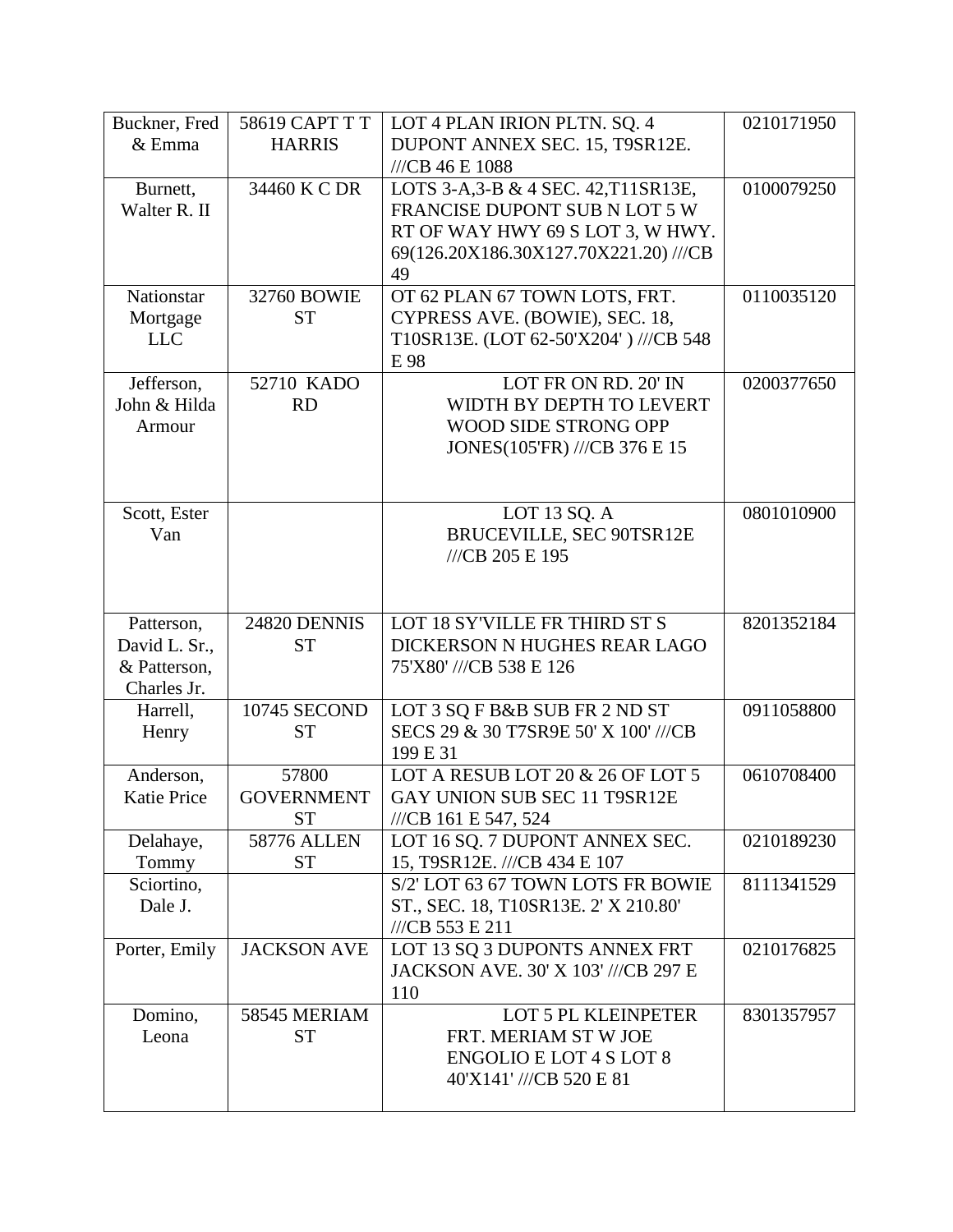| Smith,        | 58338 W W          | LOT FR OR S HAASE ST, E WALLACE,        | 0300518550 |
|---------------|--------------------|-----------------------------------------|------------|
| Barbara A.    | <b>HARLEAUX</b>    | W BRUSLE ST., R OR N SCHLATER,          |            |
|               |                    | SEC. 14, T9SR12E. 33' X 65' ///CB 557 E |            |
|               |                    | 252                                     |            |
| Smith, Gerald | <b>58416 COURT</b> | PT LOT 80, SQ 11, GILLS' MAP FR         | 0300518800 |
| Jerome, D.D.  | <b>ST</b>          | COURT ST, E REM PT. LOT 80, N REM       |            |
| S.            |                    | PT LOT 80, W LOT 81 28.88 X 70 SEC      |            |
|               |                    | 14 T9SR12E ///CB 354 E 39               |            |
| Stewart,      | 4555 POINT         | LOT BLUE BAR, W SUSAN BENOIT, S         | 0510658900 |
| Nancy &       | <b>CLAIR RD</b>    | S. SCHEXNAILDRE. (SCIORTINO) ///        |            |
| Others        |                    | CB 291 E 44                             |            |
| Walker, Sarah |                    | LOT FR OR N ST. W MARTINEZ, S & E       | 8201352215 |
| & Theresa     |                    | <b>WILBERT///CB 560 E 323</b>           |            |
| Jacob,        |                    | PORT OF S/2 LOT 11 HMSTD SUB, N         | 0600746502 |
| Emanuel Jr.   |                    | RD, W WASH-INGTON, E MCNELL, S          |            |
| & Shirley B.  |                    | JOHNSON. 51.65'X100' ///CB 461 E 244    |            |
| Kean, Willie  | <b>HUEY ST</b>     | LOT 17 SQ. M PLAN BELLEVIEW. SEC        | 8201352212 |
| & Manuel      |                    | 18, T9SR12E. ///CB 560 E 320            |            |
| Cain          |                    |                                         |            |
| Gordon,       |                    | LOT FR HASSEVILLE FRT HAASE ST          | 0810915438 |
| Jacquie &     |                    | E WALKER W TERRELL N MAILLON            |            |
| Jeanotic      |                    | SEC14&46T9SR12E 70'X165' ///CB 549      |            |
|               |                    | E 122                                   |            |
| Banks, Kyesa  | <b>58791 ALLEN</b> | LOT 14 SQ. 5 DUPONT ANNEX, FRT.         | 8211349579 |
|               | <b>ST</b>          | ALLEN ST. SEC.15, T9SR12E ///CB 553     |            |
|               |                    | E 233                                   |            |
| Bagleton,     |                    | LOT 3 SQ A PLAN ROTH TRACT. SEC         | 8811373552 |
| Henry Est.    |                    | 46 T9SR12E ///CB 560 E 391              |            |
| Riley, Joseph |                    | S PART LOT 2 FRT RESERVATION ST         | 0110041430 |
| Jr & Lou      |                    | 30'X110'                                |            |
|               |                    | ///CB 493 E 178                         |            |
| Robertson,    |                    | <b>ACRES-2.75</b>                       | 0100123150 |
| Katie J. &    |                    | TR B.G. W MURRELL, E HOTARD.            |            |
| Others        |                    | ///CB 174 E 303,304                     |            |

BE IT ORDAINED that the properties described above are not needed for public purposes, are declared to be surplus and should be returned to commerce.

BE IT FURTHER ORDAINED that the properties described above shall be sold at public sale in accordance with the terms of Ordinance # 002-13 and the Iberville Parish Adjudicated Properties Program as administered by the Parish Administrator.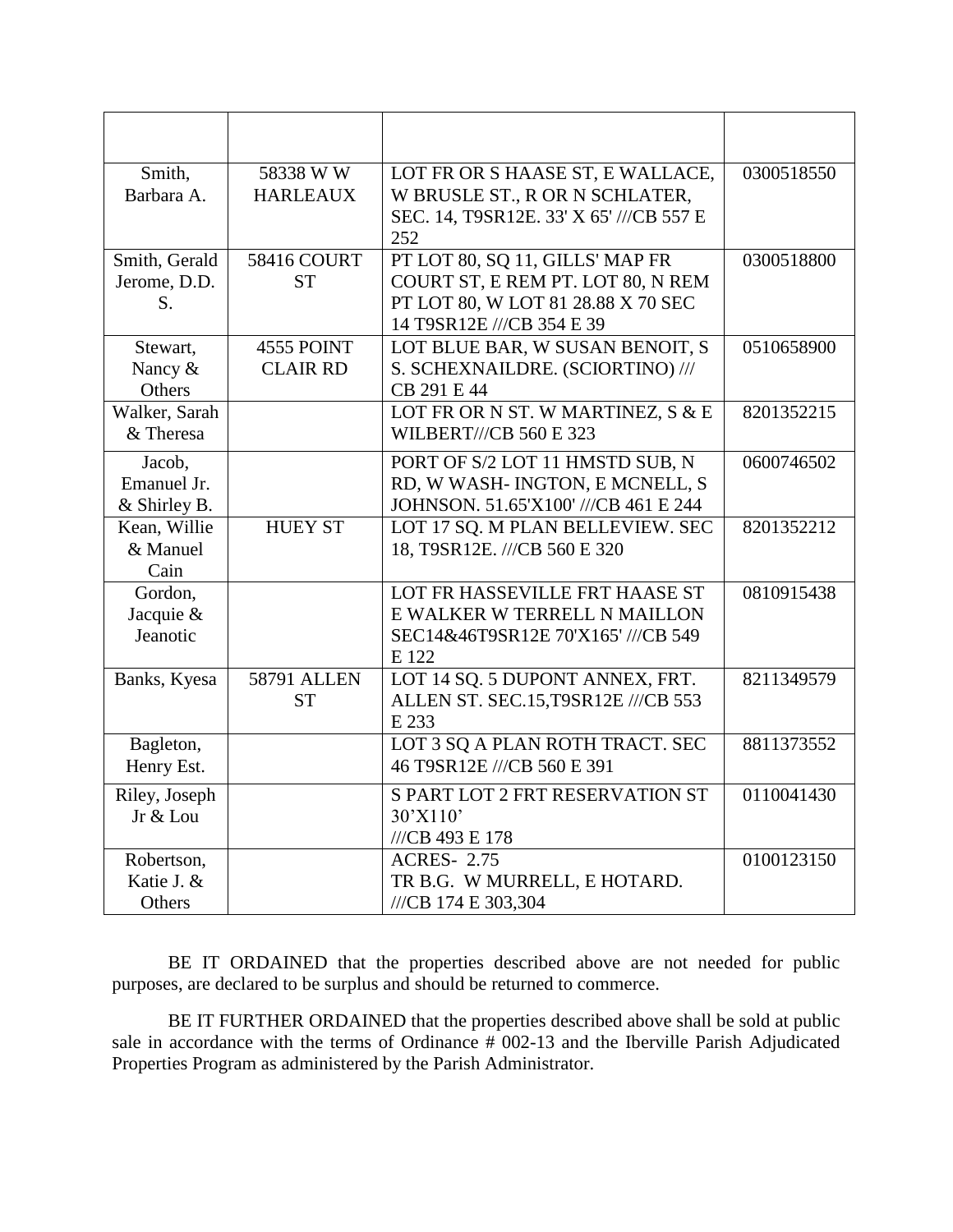BE IT FURTHER ORDAINED that the Parish Administrator shall in accordance with the terms of Ordinance #002-13 set the minimum bid price for each property, set the date of the public sale, authorize the necessary pre-sale expenditures through a third party administrator regarding title work, legal notices, advertisements and affidavits, designate an auctioneer and ensure that all acts of sale are acceptable in form and substance.

BE IT FURTHER ORDAINED that all ordinances or resolutions or parts thereof in conflict herewith are hereby repealed.

BE IT FURTHER ORDAINED should any part of this ordinance be declared null, void, invalid, illegal or unconstitutional, the remainder of the said ordinance shall remain in full force and effect.

This ordinance shall become effective on this the  $18<sup>th</sup>$  day of October, 2016.

The foregoing ordinance which was previously introduced at the meeting of the Iberville Parish Council on September 20, 2016 and a summary thereof having been published in the official journal on September 29, 2016, the public hearing on this ordinance held on the  $18<sup>th</sup>$  day of October, 2016, at 6:00 p.m., in the Council Meeting Room, 58050 Meriam Street, Plaquemine, Louisiana, was brought up for final passage with a motion by Councilman Kelley, and seconded by Councilwoman Lewis having been duly submitted to a vote, the ordinance was duly adopted by the following yea and nay vote on roll call:

YEAS: Ourso, Dominique, Jackson, Reeves, Lewis, Markins, Bradford, Kelley, Vallet, Morgan. NAYS: None. ABSTAIN: None. ABSENT: Taylor, Arnold.

The ordinance was declared adopted by the Chairman on 18<sup>th</sup> day of October, 2016.

## NEW BUSINESS

A) Introduction of Ordinances

The following ordinances were introduced by Mr. Songy:

1) Ordinance to transfer property of the Iberville Parish Council located at City of Plaquemine Activity Center (COPAC) to the City of Plaquemine

Upon a motion by Councilman Reeves, seconded by Councilman Bradford, it was moved that a public hearing be held on Tuesday, November 15, 2016 at 6:00 p.m. on the introduced ordinance. The motion having been duly submitted to a vote, was duly adopted by the following yea and nay votes on roll call:

YEAS: Ourso, Dominique, Jackson, Reeves, Lewis, Markins, Bradford, Kelley, Vallet, Morgan. NAYS: None. ABSTAIN: None.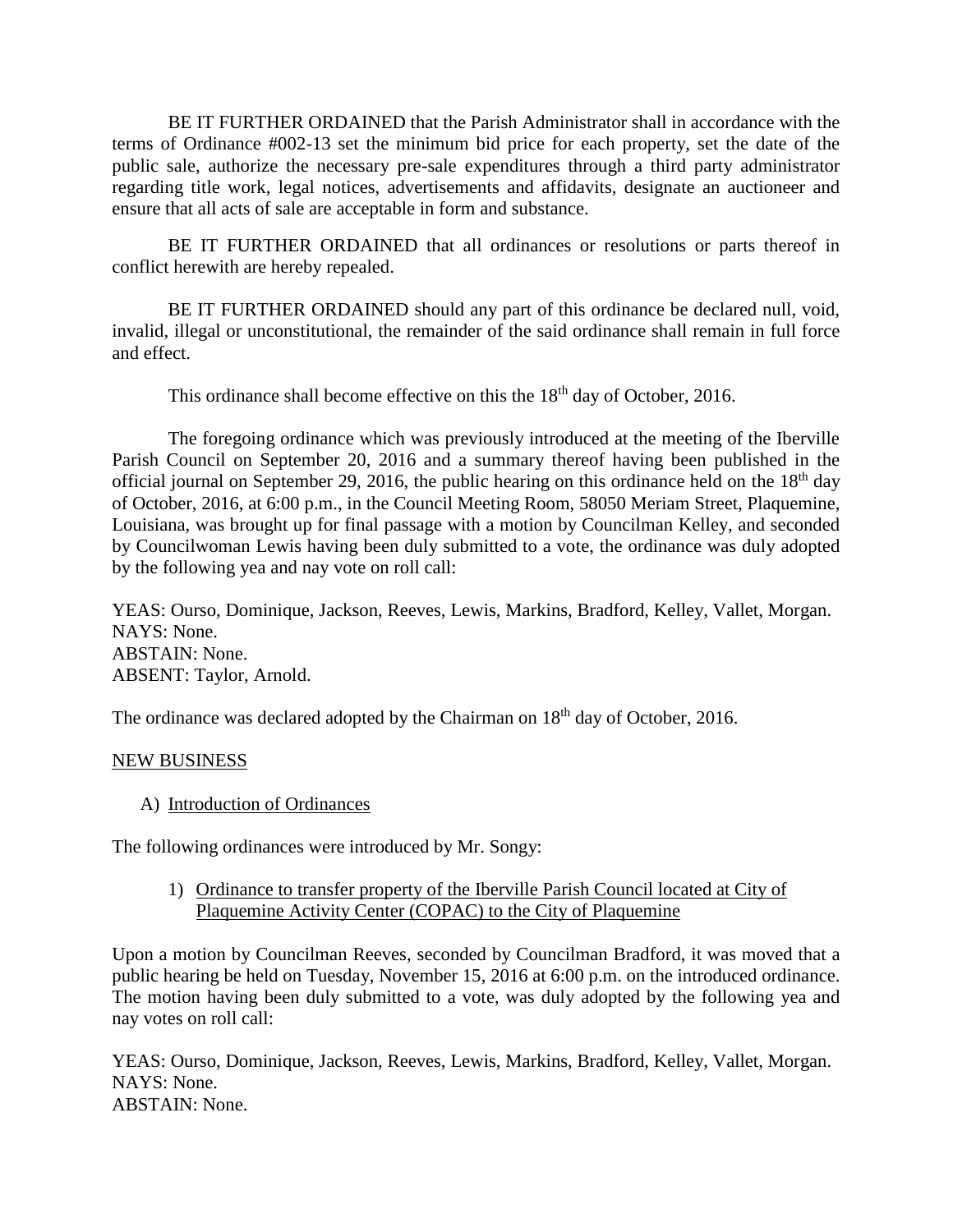## ABSENT: Taylor, Arnold.

The motion was declared adopted by the Chairman on October 18, 2016.

2) Ordinance to adopt the fiscal year 2017 Operating and Capital Improvement Budget and the Amended 2016 Operating and Capital Improvement Budget for the Iberville Parish Council

Upon a motion by Councilman Jackson, seconded by Councilman Kelley, it was moved that a public hearing be held on Tuesday, November 15, 2016 at 6:00 p.m. on the introduced ordinance. The motion having been duly submitted to a vote, was duly adopted by the following yea and nay votes on roll call:

YEAS: Ourso, Dominique, Jackson, Reeves, Lewis, Markins, Bradford, Kelley, Vallet, Morgan. NAYS: None. ABSTAIN: None. ABSENT: Taylor, Arnold.

The motion was declared adopted by the Chairman on October 18, 2016.

Councilman Morgan is no longer present.

B) Trick or Treat Schedule for 2016

## **MOTION FOR 2016 TRICK OR TREAT HOURS IN THE UNINCORPORATED AREAS OF IBERVILLE PARISH**

Upon a motion by Councilman Kelley, and seconded by Councilman Reeves, it was moved to adopt the 2016 Trick or Treat Schedule for the East & West Banks' Unincorporated Areas of the Parish for Monday, October 31, 2016 from 6:00-8:00 p.m. The motion having been duly submitted to a vote was duly adopted by the following yea and nay votes on roll call:

YEAS: Ourso, Dominique, Jackson, Reeves, Lewis, Markins, Bradford, Kelley, Vallet. NAYS: None. ABSTAIN: None. ABSENT: Taylor, Arnold, Morgan.

The motion was declared adopted by the Chairman on October 18, 2016.

C) Motion to change the location of the November 15, 2016 Council Meeting to the Council on Aging, 58105 Court Street, Plaquemine, LA 70764

# **MOTION TO CHANGE THE MEETING LOCATION FOR THE IBERVILLE PARISH COUNCIL MEETING ON TUESDAY, NOVEMBER 15, 2016 TO THE COUNCIL ON AGING, 58105 COURT STREET, PLAQUEMINE, LA 70764**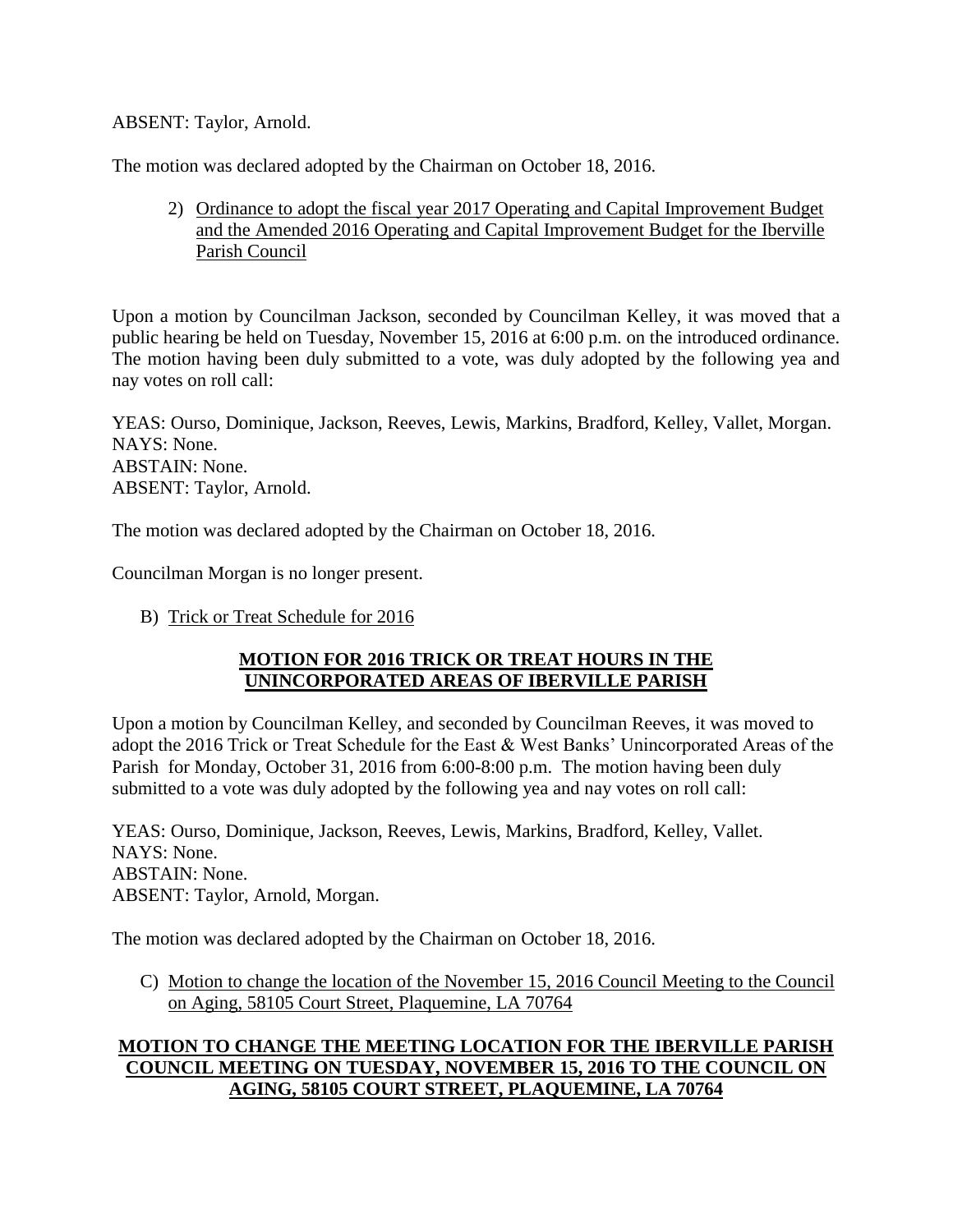Upon a motion by Councilman Vallet, and seconded by Councilman Ourso, it was moved to change the meeting location for the Iberville Parish Council meeting on Tuesday, November 15, 2016 to the Council on Aging, 58105 Court Street, Plaquemine, LA 70764. The motion having been duly submitted to a vote was duly adopted by the following yea and nay votes on roll call:

YEAS: Ourso, Dominique, Jackson, Reeves, Lewis, Markins, Bradford, Kelley, Vallet. NAYS: None. ABSTAIN: None. ABSENT: Taylor, Arnold, Morgan.

The motion was declared adopted by the Chairman on the  $18<sup>th</sup>$  day of October, 2016.

## RESOLUTION COMMITTEE REPORT

The Resolution Committee met on Tuesday, October 18, 2016 at 6:05 p.m., followed by the roll call with the following Resolution Committee Members only in attendance: Reeves, Vallet, Kelley, Markins, Morgan, Dominique.

Absent: Lewis, Arnold, Jackson.

The following resolutions were read aloud by Mr. Songy:

### A) Resolution adopting the Iberville Parish Hazard Mitigation Plan 2016

Councilman Vallet made a recommendation to forward the resolution to the regular meeting, seconded by Councilman Markins. The recommendation having been duly submitted to a vote was duly adopted by the following yea and nay votes on roll call by Resolution Committee Members only:

YEAS: Reeves, Vallet, Kelley, Markins, Morgan, Dominique. NAYS: None. ABSTAIN: None. ABSENT: Lewis, Arnold, Jackson.

The recommendation was declared adopted by the Chairman to forward this item to the regular meeting.

During the Regular Meeting:

# **RESOLUTION IPC# 2016-013**

# **RESOLUTION ADOPTING THE IBERVILLE PARISH HAZARD MITIGATION PLAN 2016**

The following resolution was introduced by Councilman Reeves, and seconded by Councilman Dominique.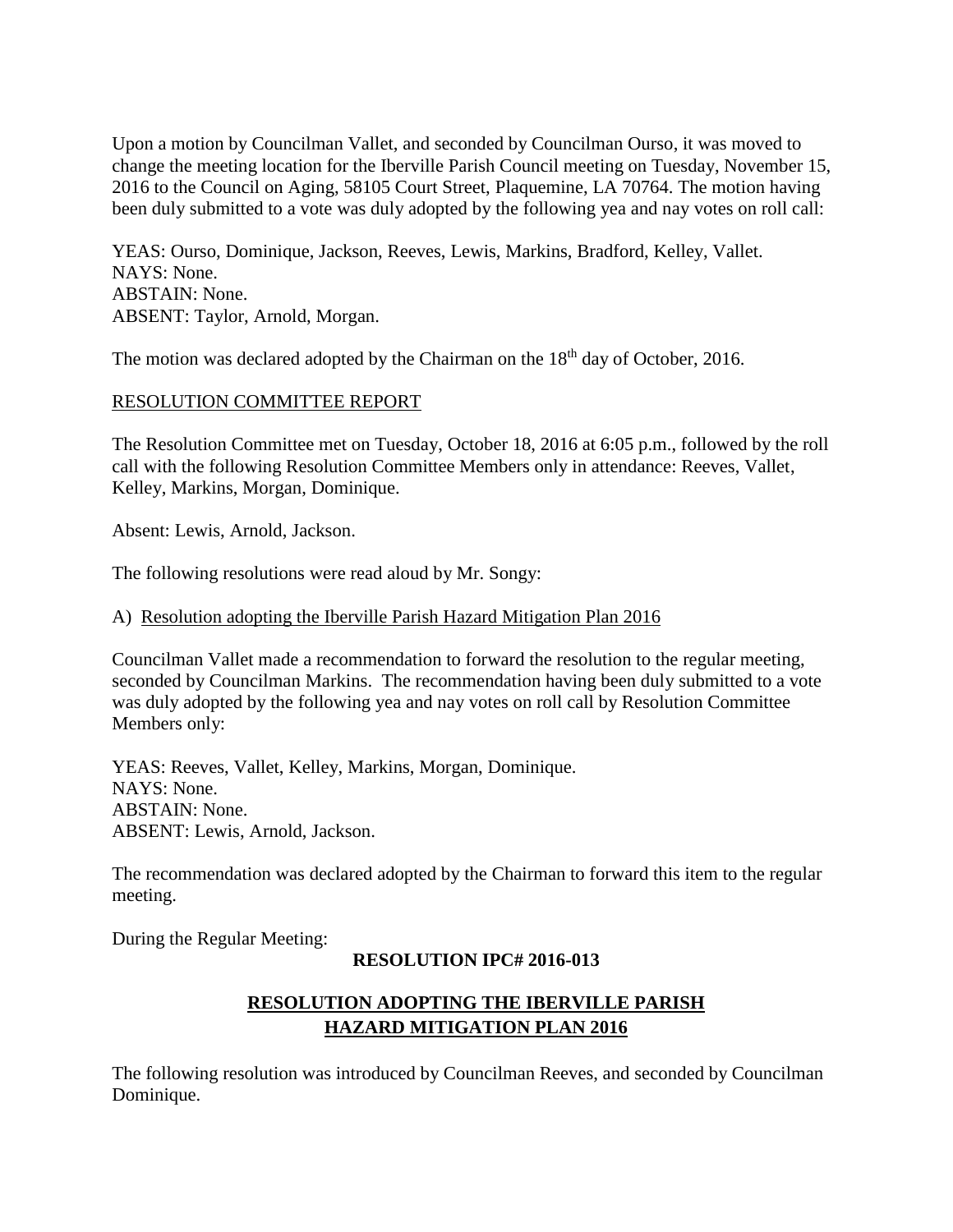WHEREAS the Parish of Iberville Parish has prepared a multi-hazard mitigation plan hereby known as the Iberville Parish Mitigation Plan 2016 in accordance with the Disaster Mitigation Act of 2000; and

WHEREAS the Iberville Parish Council has participated in the process to prepare a DMA compliant Hazard Mitigation Plan based in the FEMA guidance available in the How to Guides;

WHEREAS the Iberville Parish Council is participating in the Hazard Mitigation Plan prepared by the Iberville Parish Government under the oversight of a Steering Committee comprised of Parish-Wide representatives;

WHEREAS Iberville Parish and local city representatives and governments have participated in the mitigation planning process;

WHEREAS appropriate opportunity for input by public and community officials has been provided through meeting notices, open meetings and availability of draft documents;

WHEREAS the Plan has been recommended for adoption by the steering committee;

WHEREAS adoption of the Plan is required prior to further consideration for FEMA funding under the following programs:

- Pre-Disaster Mitigation
- Hazard Mitigation Grant Program
- Flood Mitigation Assistance Program

Therefore, the Iberville Parish Council does hereby adopt the Iberville Parish Hazard Mitigation Plan Update 2016.

The foregoing resolution having been submitted to a vote was adopted on the  $18<sup>th</sup>$  day of October, 2016, by the following vote on roll call;

YEAS: Ourso, Dominique, Jackson, Reeves, Lewis, Markins, Bradford, Kelley, Vallet. NAYS: None. ABSTAIN: None. ABSENT: Taylor, Arnold, Morgan.

The resolution was declared adopted by the Chairman on October 18, 2016.

# ADJOURNMENT

There being no further business, it was moved by Councilman Markins, and seconded by Councilwoman Lewis to adjourn at 7:24 p.m.